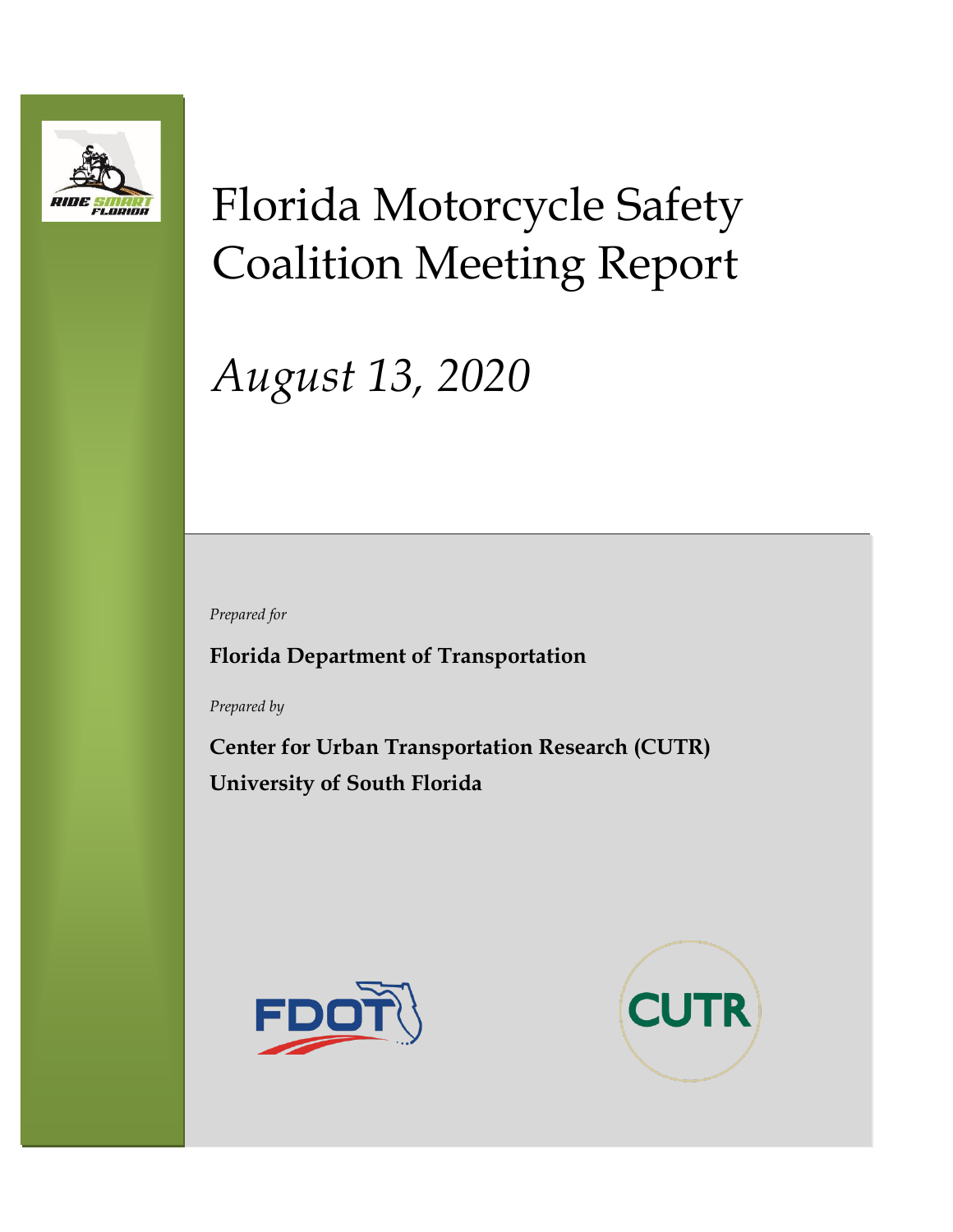## Florida Motorcycle Safety Coalition Meeting Report

## *August 13, 2020*

*Prepared for*

Florida Department of Transportation

*Prepared by*

Center for Urban Transportation Research 4202 E. Fowler Ave. CUT100 Tampa, FL 33620

*Meeting notes taken by* Christen Miller

*Date*

August 13, 2020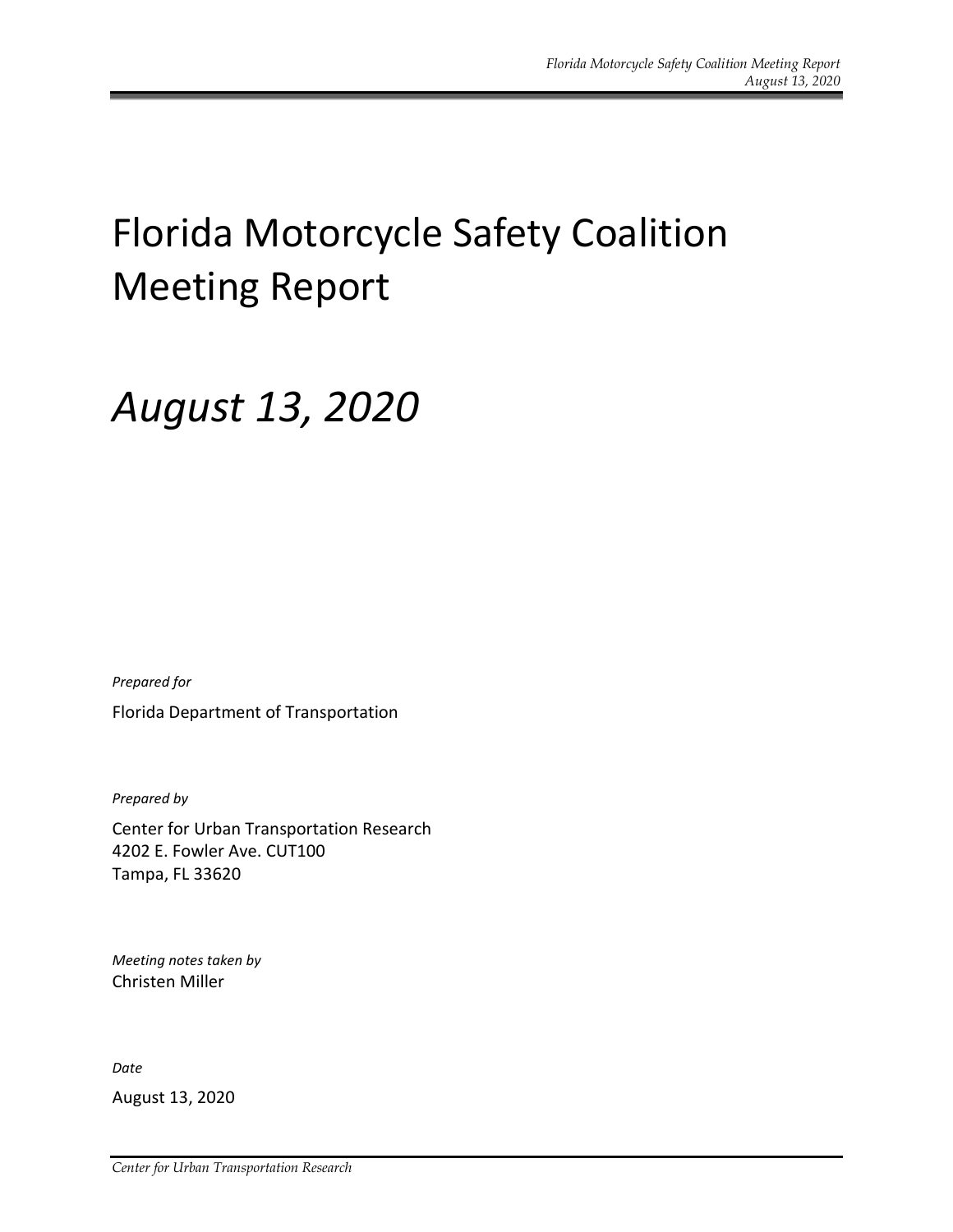### **1.0 Attendees**

| <b>Name</b>            | <b>Agency</b>                                           |  |
|------------------------|---------------------------------------------------------|--|
| Jeff Smith             | <b>Adventure Rider Training</b>                         |  |
| <b>Todd Michael</b>    | <b>Broward County Sheriff's Office</b>                  |  |
| Alan El-Urfali         | Florida Department of Transportation                    |  |
| Edie Peters*           | Florida Department of Transportation                    |  |
| Javier Ponce           | Florida Department of Transportation                    |  |
| Joey Gordon            | Florida Department of Transportation                    |  |
| Joe Glorioso           | Florida Department of Transportation, District 1        |  |
| Andrea Atran           | Florida Department of Transportation, District 2        |  |
| Nick Hope              | Florida Department of Transportation, District 2        |  |
| <b>Carlos Dardes</b>   | Florida Department of Transportation, District 6        |  |
| Carlos Sarmiento       | Florida Department of Transportation, District 6        |  |
| Ginger Regalado        | Florida Department of Transportation, District 7        |  |
| Joel Provenzano        | Florida Department of Transportation, District 7        |  |
| Kathy Daws             | Florida Department of Highway Safety and Motor Vehicles |  |
| Ray Graves             | Florida Department of Highway Safety and Motor Vehicles |  |
| Mark Welch             | Florida Department of Highway Safety and Motor Vehicles |  |
| <b>William Minton</b>  | Florida Highway Patrol General Counsel                  |  |
| <b>Brett Sheffield</b> | Florida State University Police Department              |  |
| Karen Brunelle         | Federal Highway Administration                          |  |
| <b>Tim Roberts</b>     | Law Enforcement Liaison, Coordinator                    |  |
| Andrew Johnson         | Law Enforcement Liaison, District 3                     |  |
| Janice Martinez        | Law Enforcement Liaison, District 7                     |  |
| <b>David Summers</b>   | Health Care District, Palm Beach County                 |  |
| Mark Parco             | Harley-Davidson Riding Academy                          |  |
| Joshua Riba            | <b>Pinellas County Judge</b>                            |  |
| Patricia Byers         | Ryder Trauma Center - Miami                             |  |
| Avinash Gogineni       | Ryder Trauma Center - Miami                             |  |
| <b>Brandon Parker</b>  | Ryder Trauma Center - Miami                             |  |
| Julissa Sarmiento      | Ryder Trauma Center - Miami                             |  |
| John Makal             | <b>Suncoast Brotherhood</b>                             |  |
| Patricia Turner        | University of Florida Transportation Inst.              |  |
| Juan Cardona           | UNF Institute of Police Technology and Management       |  |
| Megan Cott             | USF Center for Urban Transportation Research            |  |
| Siwon Jang             | USF Center for Urban Transportation Research            |  |
| Jeanne Kean            | USF Center for Urban Transportation Research            |  |

**Table 1.1 Coalition Meeting Attendees**

*Center for Urban Transportation Research* 1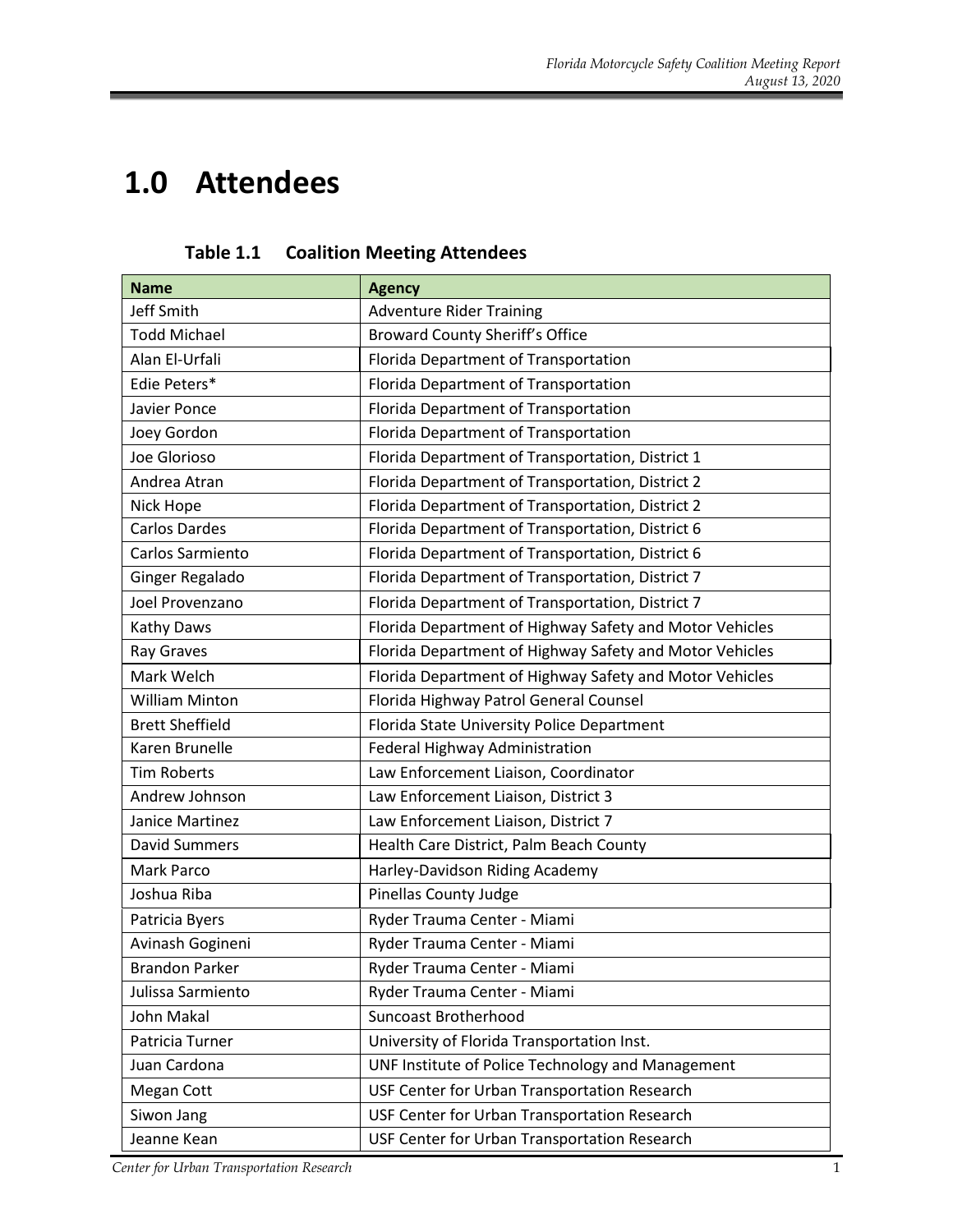| Chanyoung Lee   | USF Center for Urban Transportation Research |
|-----------------|----------------------------------------------|
| Rebecca Liller  | USF Center for Urban Transportation Research |
| Christen Miller | USF Center for Urban Transportation Research |
| Savana Wright   | USF Center for Urban Transportation Research |

\*Motorcycle Safety Program Manager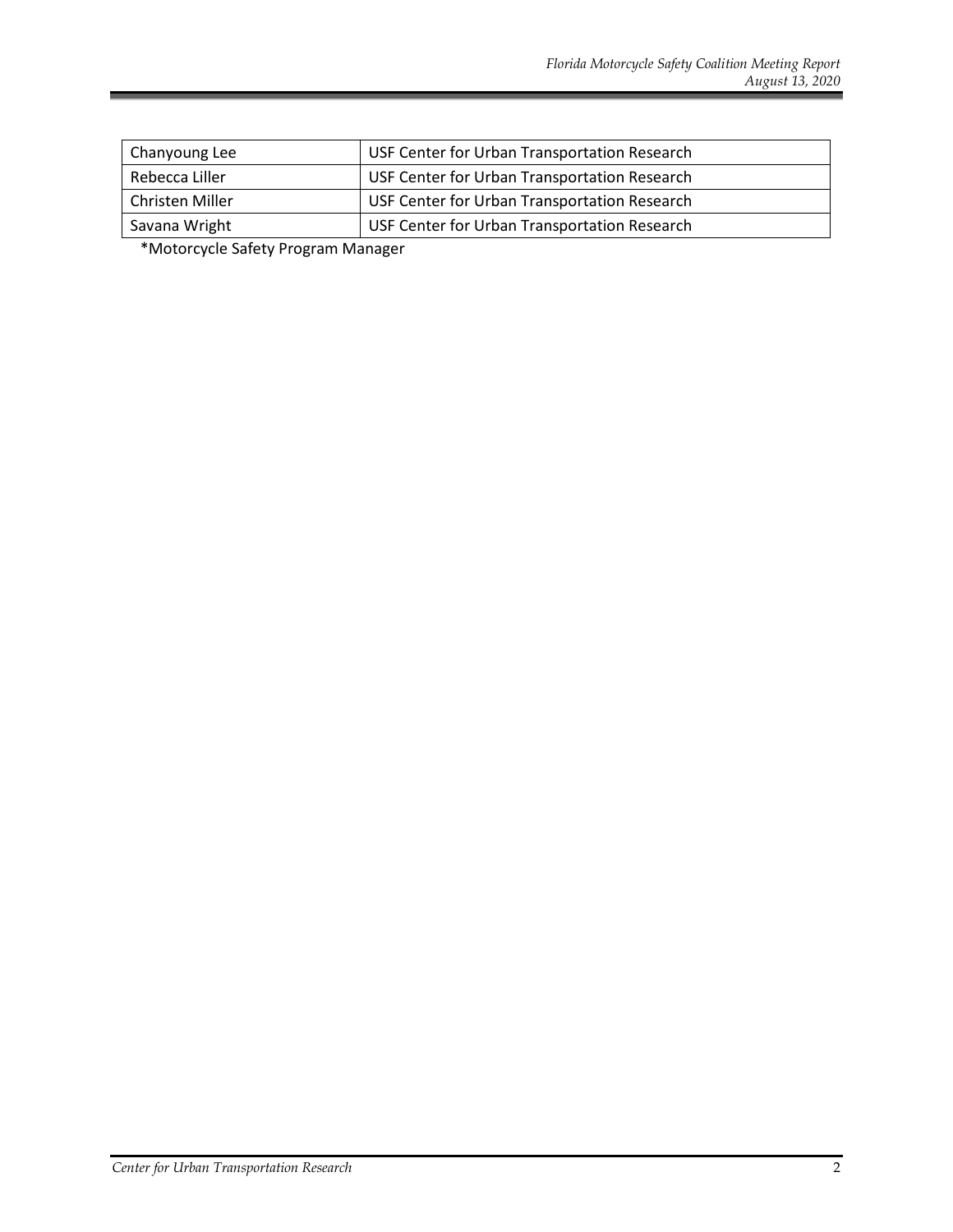### **2.0 Meeting Summary**

In light of the impacts of COVID-19, the Florida Motorcycle Safety Coalition (FMSC) hosted its August 2020 Coalition Meetings online, via the video conferencing service GoToMeeting. In order to facilitate productive conversation, the meeting format was adjusted slightly to allow for smaller group discussions online. The meetings were scheduled across a total of three days from August  $11^{\text{th}} - 13^{\text{th}}$ . On days one and two, all emphasis area groups met separately with the FDOT Program Manager, Ms. Edie Peters, and staff from the Center for Urban Transportation Research (CUTR). The series of meetings concluded on day three, with a recap meeting for all members of the coalition and guests.

#### *Day One and Two (August 11th and 12th)*

Small group meetings were held with members of each emphasis area across the first two days of the August FMSC meeting. On day one, the CUTR team and Program Management met individually with Data & Analysis, Advocacy & Policy, and Rider Licensing & Training groups. On day two, meetings were held with Law Enforcement, Trauma & Emergency Services, Engineering, and Communications & Outreach.

Each emphasis area was presented their section of the updated Motorcycle Safety Strategic Plan (MSSP) business plan, which contained minor revisions since the April meeting, including an update to the documentation of performance measures. Moving forward, each emphasis area shall record quarterly updates for each task listed in the MSSP business plan. Performance will be measured annually, based on the number of completed tasks for each strategy. In recognizing that some tasks may not be achievable in a one-year time frame, each group was instructed to identify the number of tasks for each strategy that was feasible to achieve in the upcoming fiscal year. This number would represent an "annual target" for each strategy. Each group decided upon reasonable targets, assigned leaders to monitor and facilitate each task, and made edits to task items where needed.

#### *Day Three (August 13th)*

The final day was open to all members of the coalition and guests, including district champions. A recap of days one and two was provided, and the revised MSSP business plan was discussed. Next, the results of the Annual Coalition Member Survey and the Motorcycle Educational Materials Focus Groups were shared in detail. Finally, "Motorcycle Crashes (2015-2019)/COVID-19 Lockdown Data" was presented, followed by a presentation on the effects of COVID-19 on motorcycle training across Florida.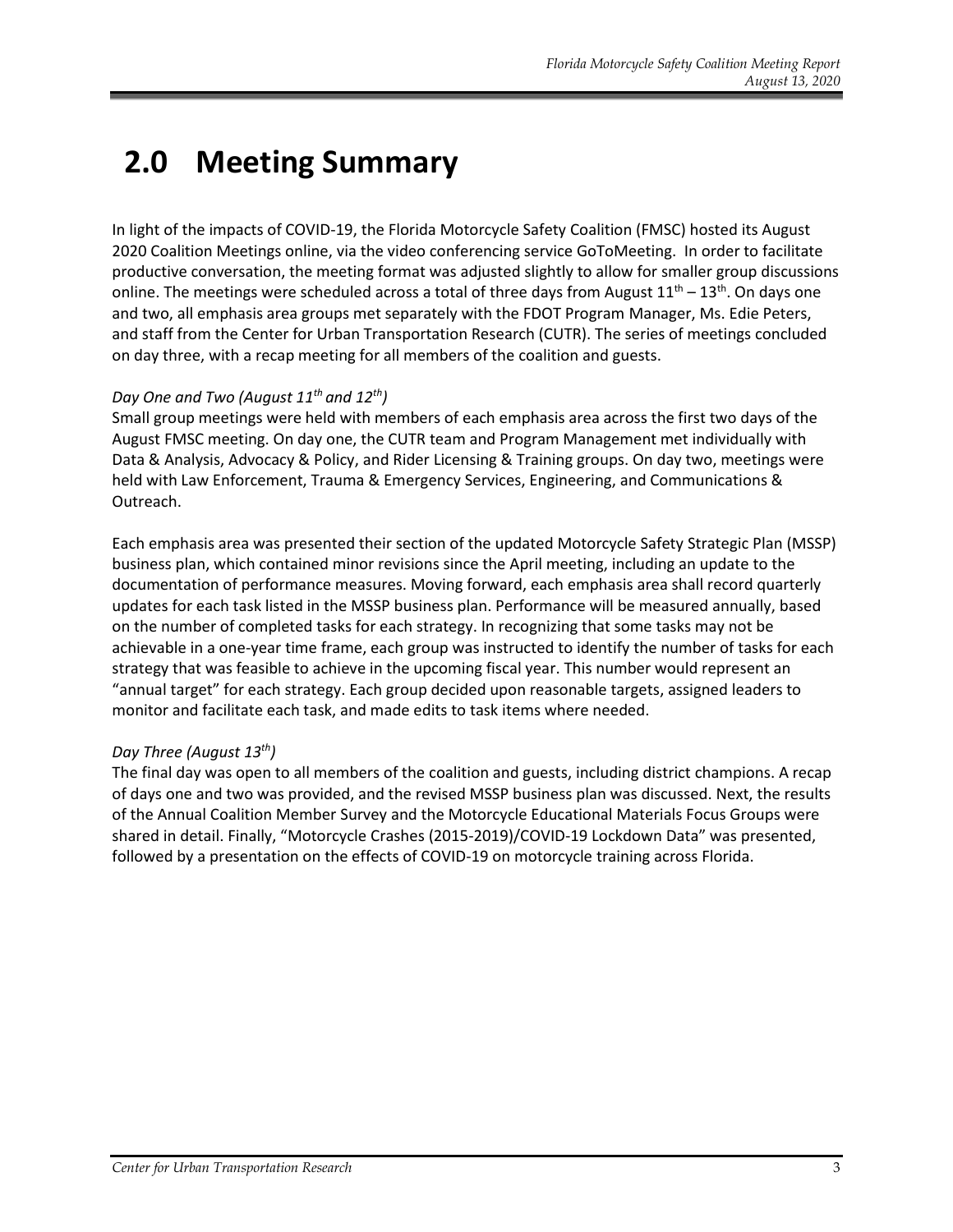#### **Presentation Notes – August 13**

#### **Welcome and Program Update – Ms. Edie Peters**

Ms. Edie Peters, FDOT, went over the coalition's accomplishments since April 2020:

- May is Motorcycle Safety Month campaign was implemented on social media.
- Endorsement and Beyond training took place May and June 2020.
- Annual Coalition Survey was issued to all meeting participants.
- Focus Groups analyzing Motorcycle Safety Educational Materials were held.
- Scooter Safety Tip Cards have been created and distributed to Florida universities.
- An "Endorsement Tip Card" has been developed with the help of FLHSMV.
- Updates to the MSSP and the MSSP business plan were made.

Mr. Jim McGuiness is retiring after many years of contribution to the coalition.

View the full presentation: [House Keeping August 2020](https://ridesmartflorida.com/archives/sdm_downloads/housekeeping-august-2020)

#### **New MSSP Review – Ms. Edie Peters**

The Florida Motorcycle Safety Strategic Plan (MSSP) provides performance metrics and outlines how to manage the Motorcycle Safety Program. Its companion document, the MSSP business plan, records progress and shows how to improve the program in the future. Currently, the FMSC is in the process of finalizing a new MSSP and MSSP business plan, with new relevant tasks for each emphasis area, based on the strategies and goals identified previously.

Ms. Peters shared each emphasis area's goals and strategies for the new MSSP. The goals of each emphasis area include:

| <b>Emphasis Area</b> | Goal                                                                                                                          |  |  |
|----------------------|-------------------------------------------------------------------------------------------------------------------------------|--|--|
|                      | Manage motorcycle safety programs in Florida as part of a comprehensive plan that                                             |  |  |
| Program Management   | includes centralized planning, implementation, coordination, and evaluation to<br>maximize the effectiveness of the programs. |  |  |
| Data & Analysis      | Collect and analyze data relevant to motorcycle safety, and share findings with                                               |  |  |
|                      | stakeholders, including the Florida Motorcycle Safety Coalition.                                                              |  |  |
| Rider Licensing &    | Ensure the quality of Florida's Licensing system and motorcycle training programs to                                          |  |  |
| <b>Training</b>      | support and prepare motorcyclists for safe riding on Florida roadways.                                                        |  |  |
| Trauma & Emergency   | Decrease motorcycle crash fatalities and injury burden in Florida through data                                                |  |  |
| <b>Services</b>      | analysis, education, and training.                                                                                            |  |  |
|                      | Provide law enforcement agencies with communication, education, and                                                           |  |  |
| Law Enforcement      | enforcement resources as it relates to reducing motorcycle crashes, injuries, and                                             |  |  |
|                      | fatalities on Florida roadways.                                                                                               |  |  |
| Roadway Engineering  | Enhance and promote motorcycle safety-related engineering practices, including                                                |  |  |
|                      | centralized program coordination, planning, design, implementation, and                                                       |  |  |
|                      | evaluation.                                                                                                                   |  |  |
| Advocacy & Policy    | Support legislative and judicial initiatives that promote motorcycle-related laws and                                         |  |  |
|                      | regulations that improve motorcycle safety.                                                                                   |  |  |
| Communications &     | Develop, implement, and evaluate communication strategies to improve public                                                   |  |  |
| Outreach             | awareness of motorcycle safety issues.                                                                                        |  |  |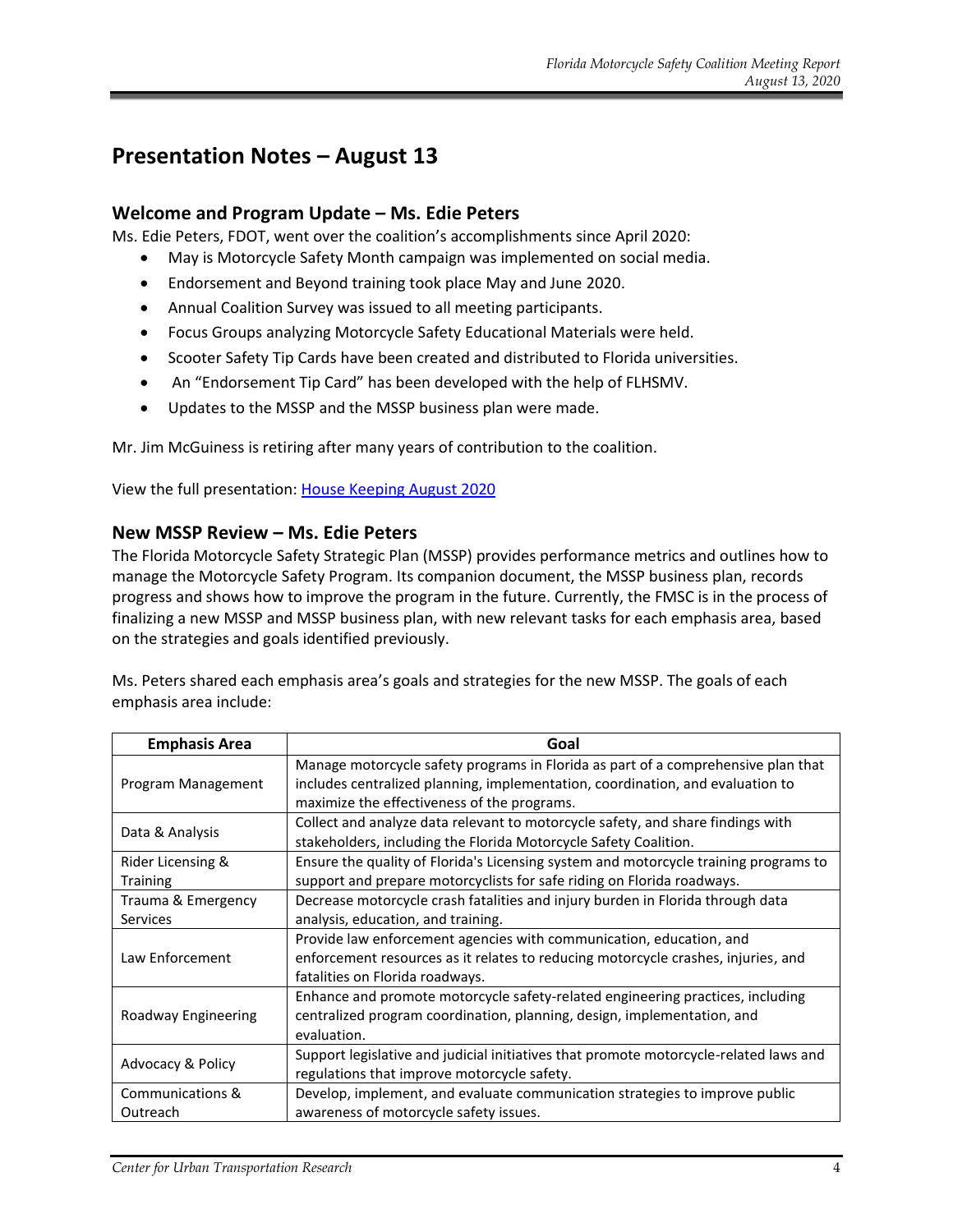A quarterly "status" column for notes on progress towards each task has been added to the MSSP Business Plan, and leaders have been assigned for each task. The performance measure column was updated to "annual target" to allow each emphasis area to measure progress by setting a feasible number of tasks for each strategy that could be completed in one fiscal year.

#### **Member Survey Findings – Ms. Edie Peters**

Ms. Peters shared the results from the Annual Coalition Member Survey to evaluate the Florida Motorcycle Safety Coalition Meetings for the current grant cycle. The survey was issued online by email.

The first entirely online Coalition Meeting was held in April 2020 due to the impact of COVID-19. Of those that responded to the survey, 93% of participating coalition members agreed that they were satisfied with the online format of the April 2020 meeting and that all necessary components of the meeting were effective and covered.

Some suggested improvements to the meeting included:

- More time for small group discussions to develop the plan and carry out plan initiatives.
- More statistical information on rider safety & crashes, as well as information about what Motorcycle Safety Foundation (MSF) is doing to address specific issues.
- Demonstration of some of the safety courses during the meeting, possibly in parking lot to show skills that are covered.

View the full presentation[: Annual Coalition Survey Member](https://ridesmartflorida.com/archives/sdm_downloads/coalition-survey-results-2020) Survey Results 2020

#### **Focus Group (Background, Process, Outcomes) – Dr. Siwon Jang/Ms. Rebecca Liller**

Dr. Siwon Jang and Ms. Rebecca Liller, CUTR, presented the findings from the Motorcycle Safety Educational Materials Focus Groups. The motorcycle safety educational materials tested in each focus group were well-received by participants. Focus group participants emphasized the importance of utilizing less text, larger fonts, and bright attention-catching colors. In addition, riders preferred "positive" safety messages compared to negative (i.e., blaming and threatening) approaches.

View the full presentation[: Motorcycle Safety Educational Materials](https://ridesmartflorida.com/archives/sdm_downloads/focus-group-august-2020) Focus Group 2020

#### **Motorcycle Crashes (2015-2019)/COVID-19 Lockdown – Dr. Chanyoung Lee**

Dr. Chanyoung Lee, CUTR, presented Florida Motorcycle Crash Update. Florida is one of the top three states for motorcycle fatalities in the U.S. This is due to the number of registered and endorsed motorcyclists in the state. In 2019, Florida had 622,347 registered motorcycles and 537 motorcyclist fatalities.

Florida has three riding populations of concern in regards to risk-level tied to motorcyclist injuries and fatalities; the aging rider population (age 50+), the scooter riding population, and the younger riding population. The age of the operator is one of the most important variables in understanding the risktaking behaviors of Florida's motorcyclists. Speeding is the main risk factor, and sport bikes are the most popular type of motorcycle for younger riders. In 2020, Florida observed more motorcycle fatalities for the month of May compared to the average number of fatalities in May over the past three years (2017- 2019).